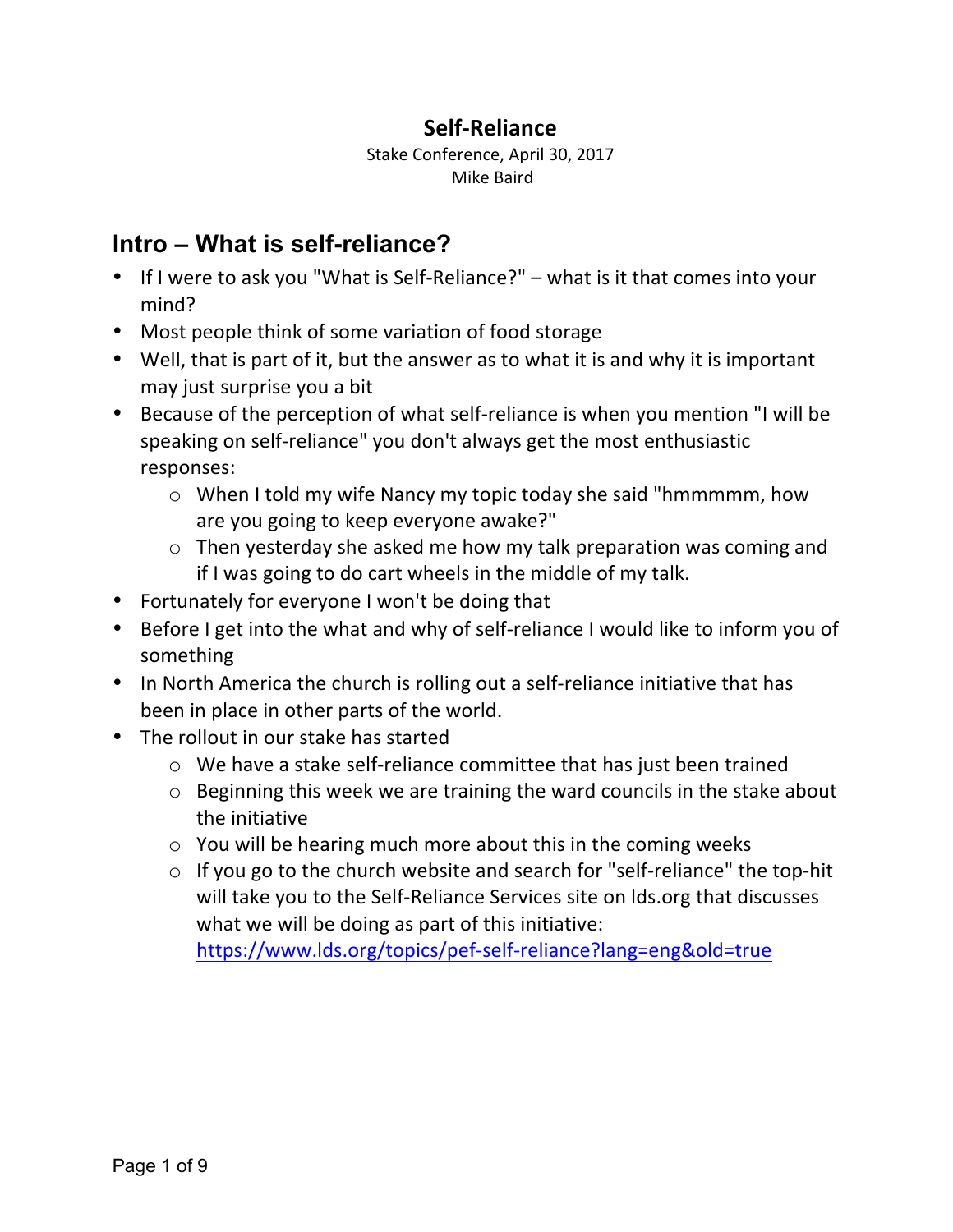- **The WHAT:**
- So what is self-reliance really then?
- 2 quotes on the self-reliance site on lds.org
	- o Handbook 2

" Self-reliance is the ability, commitment, and effort to provide the spiritual and temporal necessities of life for self and family"

o Thomas S Monson

" [Self-reliance] is an essential element in our spiritual as well as our temporal well-being."

- We traditionally would just think of the temporal portion of self-reliance
	- $\circ$  Home storage
	- o Education
	- o Health
	- o Employment
	- o Finances
- Notice what the definition says and doesn't say however:
	- $\circ$  Spiritual and temporal
- In the D&C the Lord has said
	- o D&C 104:15
		- " it is my purpose to provide for my saints"
- And he followed this in the next verse by saying
	- o D&C 104:15
		- " But it must needs be done in mine own way"
- To be provided for "His way" means: "we must accept and live the principles of self-reliance, which include the following
- Listen as I list off 12 principles as to what strikes you about this list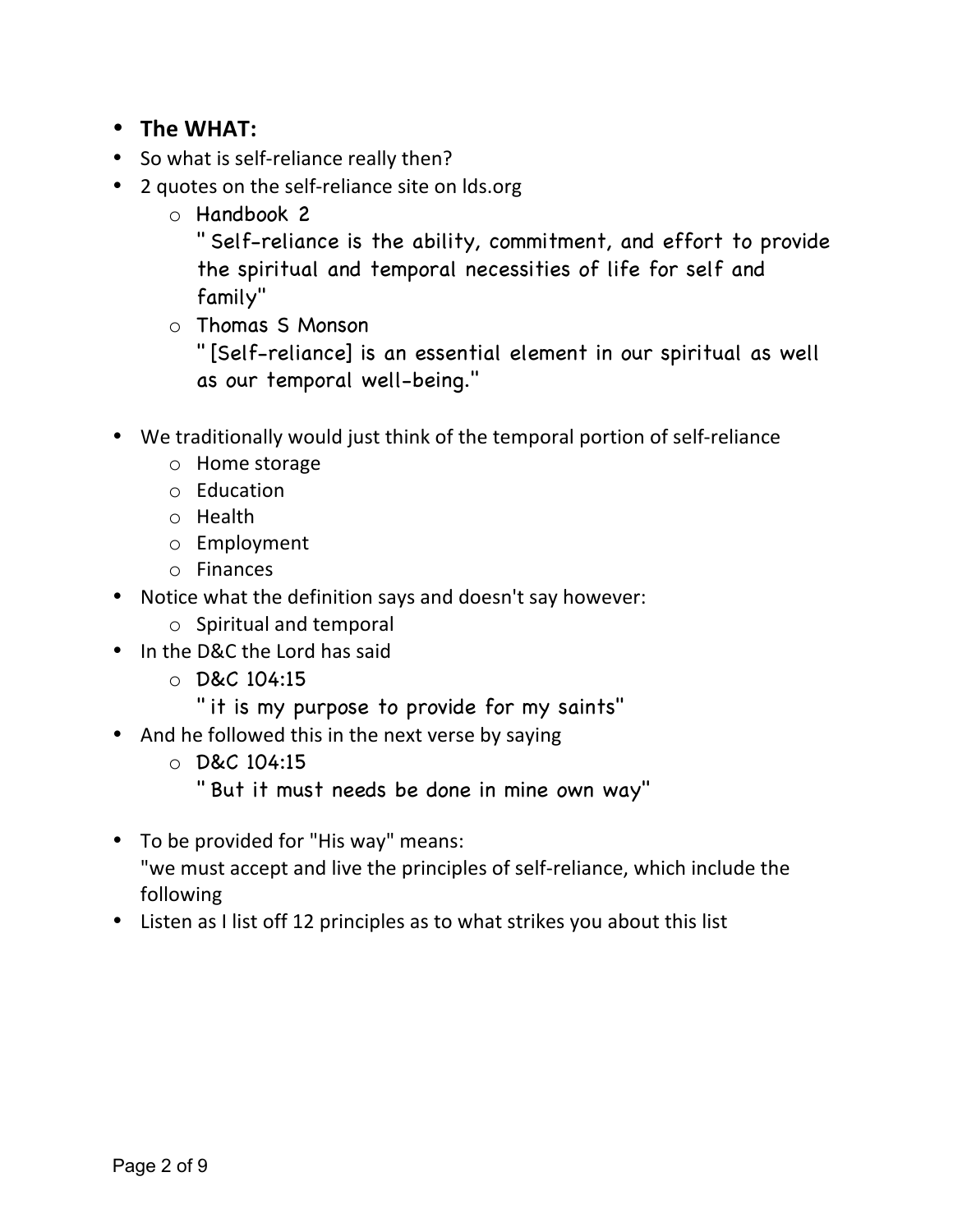- 1. Exercise Faith in Jesus Christ (D&C 104:15)
- 2. Use Time Wisely (Alma 34:32)
- 3. Be Obedient (D&C 130:20–21)
- 4. Manage Money (D&C 104:78)
- 5. Work: Take Responsibility (D&C 42:42; 2 Nephi 2:16, 26)
- 6. Solve Problems (Ether 2:18–19, 23; 3:1, 4)
- 7. Become One, Work Together (Moses 7:18; D&C 104:15–17)
- 8. Communicate: Petition and Listen (D&C 8:2)
- 9. Persevere (Hebrews 12:1; D&C 58:4)
- 10. Show Integrity (Mosiah 4:28; Job 27:5; Articles of Faith 1:13)
- 11. Seek Learning and Education (D&C 88:118–119)
- 12. Stay On Task, Receive Ordinances (D&C 84:20; D&C 136:4; 1 Nephi 18:2–3)

 (https://www.lds.org/topics/pef-self-reliance/principles?lang=eng&old=true) 

- What did you note about this list?
- The thing I noticed is that the principles are a balance of spiritual and temporal principals
- They reflect the definition that I read just a few minutes ago
	- o Handbook 2

" Self-reliance is the ability, commitment, and effort to provide the spiritual and temporal necessities of life for self and family"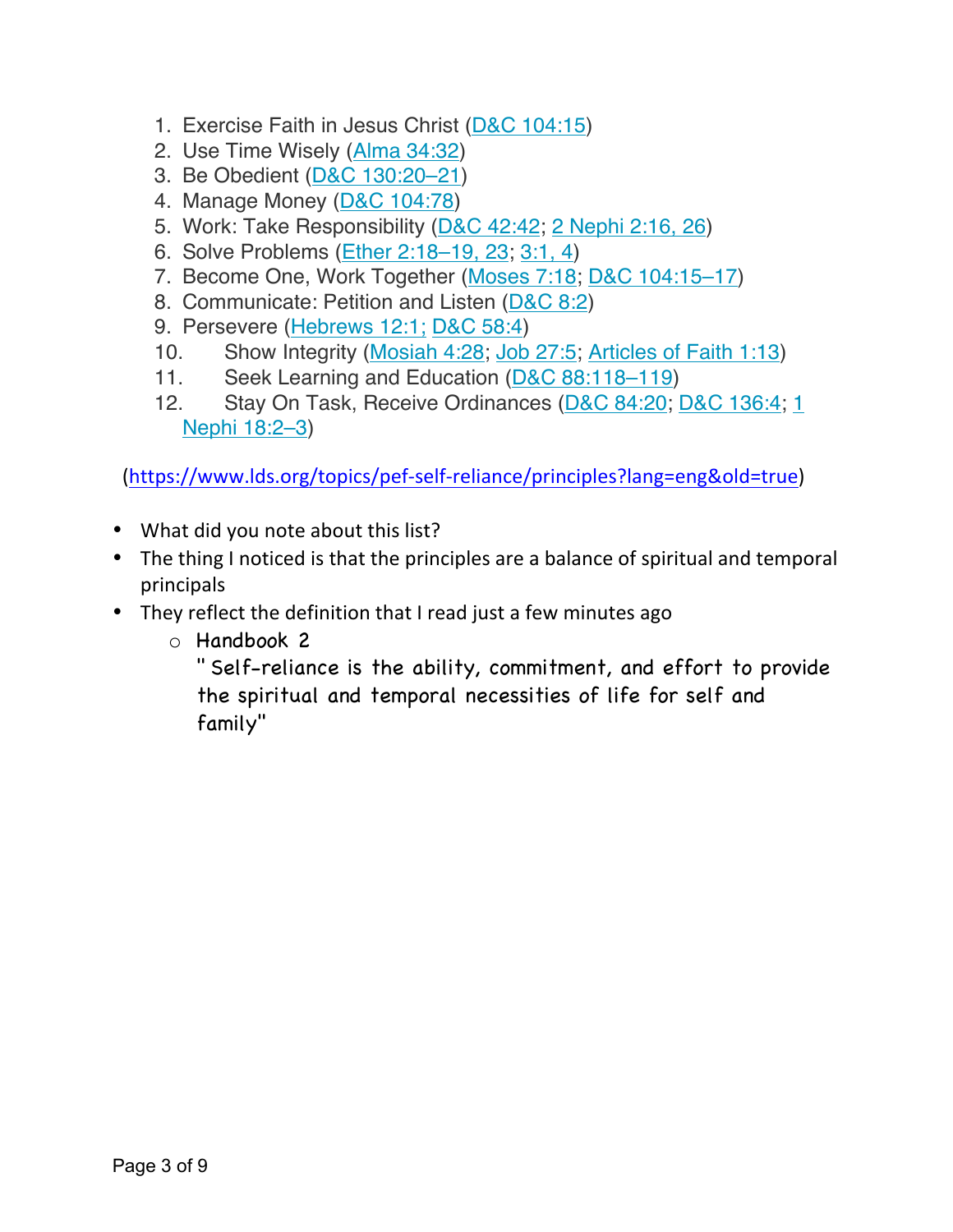# **The WHY:**

# **The Celestial Nature of Self Reliance**

- So why is it that since the beginning have the prophets taught that we need to be self-reliant?
- Why is the church putting so much emphasis on self-reliance initiative?
- Self-reliance is very closely tied to that most precious gift that the war in heaven was fought over  $-$  our freedom and agency
- We need to strive, to the best of our ability, to become self-reliant and not depend upon others for our existence
- If we become financially, emotionally, spiritually or otherwise dependent upon the government, our parents, our bishops we run the risk of our freedom and agency becoming limited
- I recognize that there are some of us for no reason of own cannot become selfreliant in certain areas
- Robert D Hales

"This great principle does not deny to the needy nor to the poor the assistance they should have. The wholly incapacitated, the aged, the sickly are cared for with all tenderness, but every able-bodied person is enjoined to do his utmost for himself to avoid dependence"

#### All can help – and need help

- We are all self-reliant in some areas and dependent in others.
- We all then should strive to help each other in the areas where we are strong
- And at the same time not let pride prevent us from graciously accepting help when we have a real need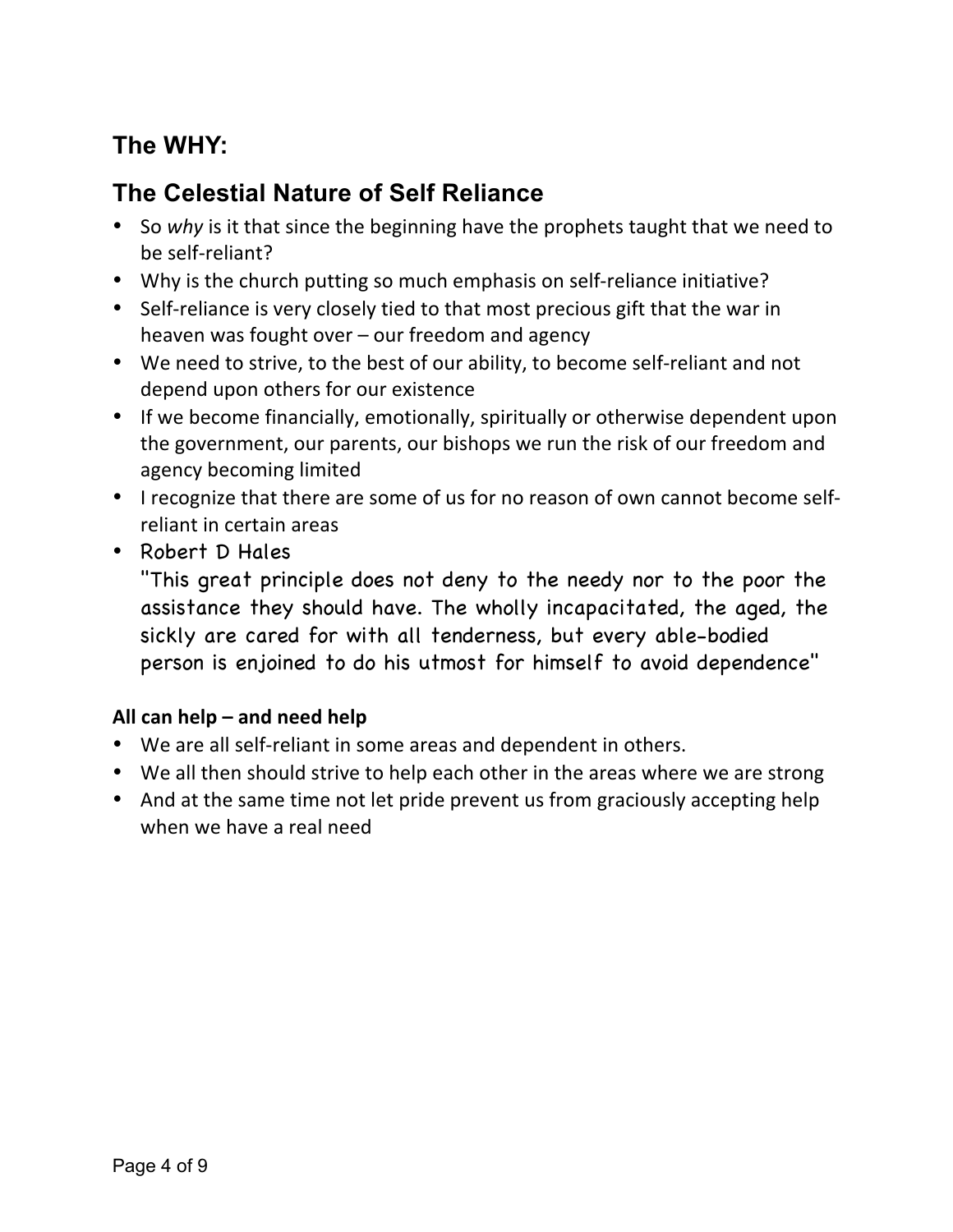#### **My parents example**

- My parents through examples of work and service taught me what it meant to be self-reliant both spiritually and temporally
- My mom grew up on a dairy farm. By the time she was a teenager her older brothers had left. So she worked with my grandpa milking cows, hauling hay, gathering eggs and so forth.
- My dad grew up working as a carpenter's helper in my grandpa's construction business
- He converted to the church when I was about 5 years old

#### **Mom and gleaning the orchards**

- When I was in grade school we were poor, very poor
- Dad went to college when I was in  $2^{nd}$  grade oldest of 4 children
- My mother was 22 years old and my father 24 when he started
- I remember my dad taking me with to ward service projects to pick the fruit in the church orchards
- I also remember my mother taking me with her as she gleaned those same church fruit orchards after they were picked
- Bright memory about  $5^{th}$  grade the cherry tree
- Mom's memory of it:

"I remember that moment of you in the cherry tree definitely a heart memory of your excited shakes and laughter as I was pounded with cherries. 'Need more, mom?' We ate and ate and canned and canned that day."

- My mother taught me to do what you need to do to take care of yourself Dad and the basketball hoop
- He had taught me about carpentry through helping him
- Summer after my freshman year in school
- New house and I wanted a basketball hoop on the garage over the driveway
- My dad had told me to build the hoop and put it up since I knew how.
- I had built the hoop itself but didn't know how to get it attached to the roof since I had no way to get up there
- Told Dad we don't have a ladder so I can't do it
- "No such thing as Can't, now go out there and figure out how and do it"
- A bit angry because "he didn't understand"
- Backed my pickup onto the driveway and crawled up on the top of the cab and did it.
- Through this and other experiences he taught me to use what I knew to provide for myself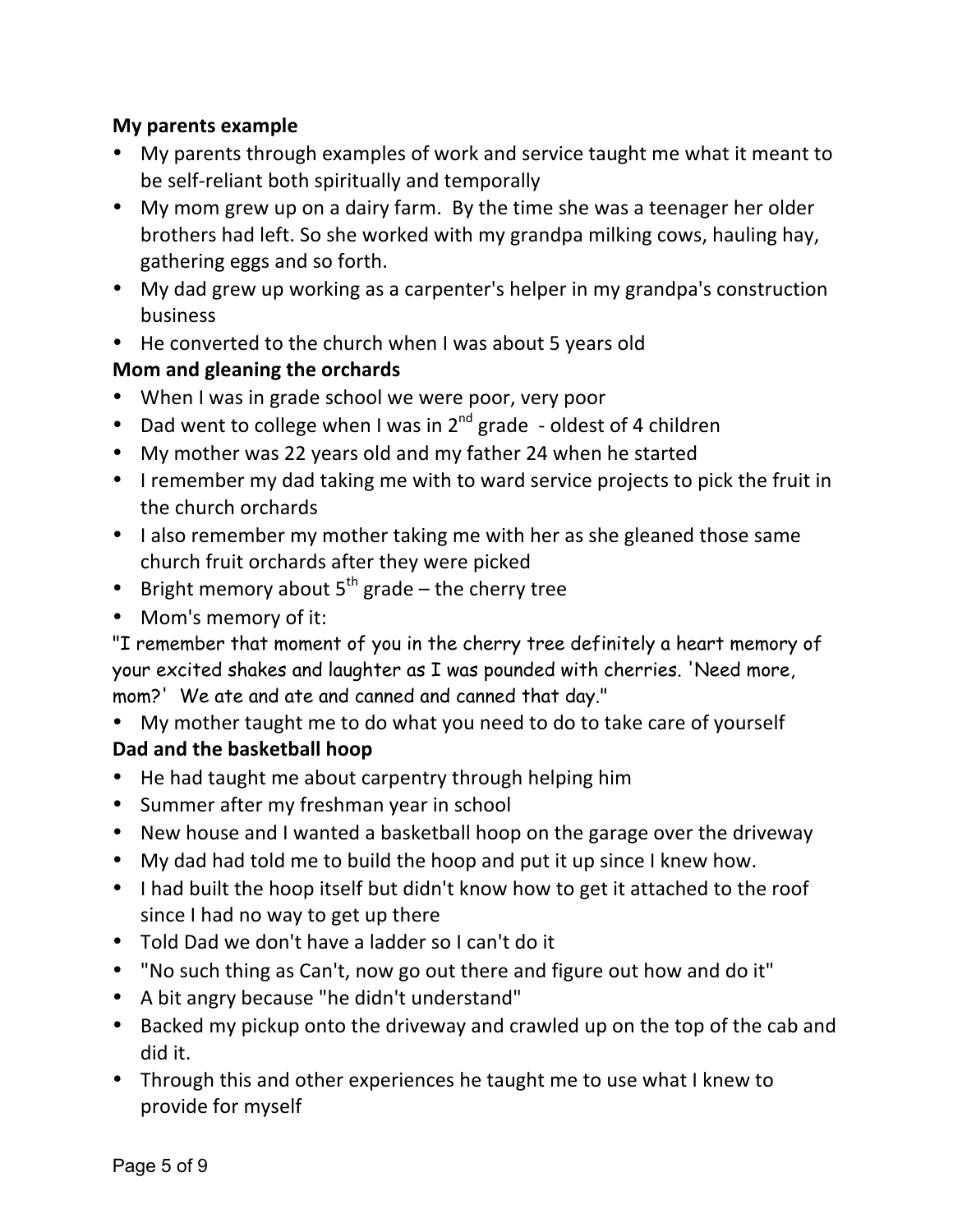#### **Spiritual nature of self-reliance**

- Self-Reliance is not an end but a means to an end
- It is possible for a person to become completely independent yet lack every other desirable attribute
- We must have some spiritual goal attached to this independence or it can canker the soul
	- o Marion G Romney

" One may become wealthy and never have to ask anyone for anything, but unless there is some spiritual goal attached to this independence, it can canker his soul."(October General Conference 1981)

- We are to be self-reliant both temporally and spiritually
- Yet we must understand that all these things are spiritual to the Lord
- D&C 29:34-35

Wherefore, verily I say unto you that all things unto me are spiritual, and not at any time have I given unto you a law which was temporal....

"Behold, I gave unto him that he should be an agent unto himself; and I gave unto him commandment, but no temporal commandment gave I unto him, for my commandments are spiritual.

- $\circ$  Tells us that all things are spiritual to the Lord
- $\circ$  President David O McKay speaking of the welfare program said:
- David O McKay

" ... but after all is said and done, the greatest blessings that will accrue from the Church [welfare program] are spiritual. Outwardly, every act seems to be directed toward the physical: re-making of dresses and suits of clothes, canning fruits and vegetables, storing foodstuffs, choosing of fertile fields for settlement—all seem strictly temporal, but permeating all these acts, inspiring and sanctifying them, is the element of spirituality." (Conference Report, Oct. 1936, p. 103.)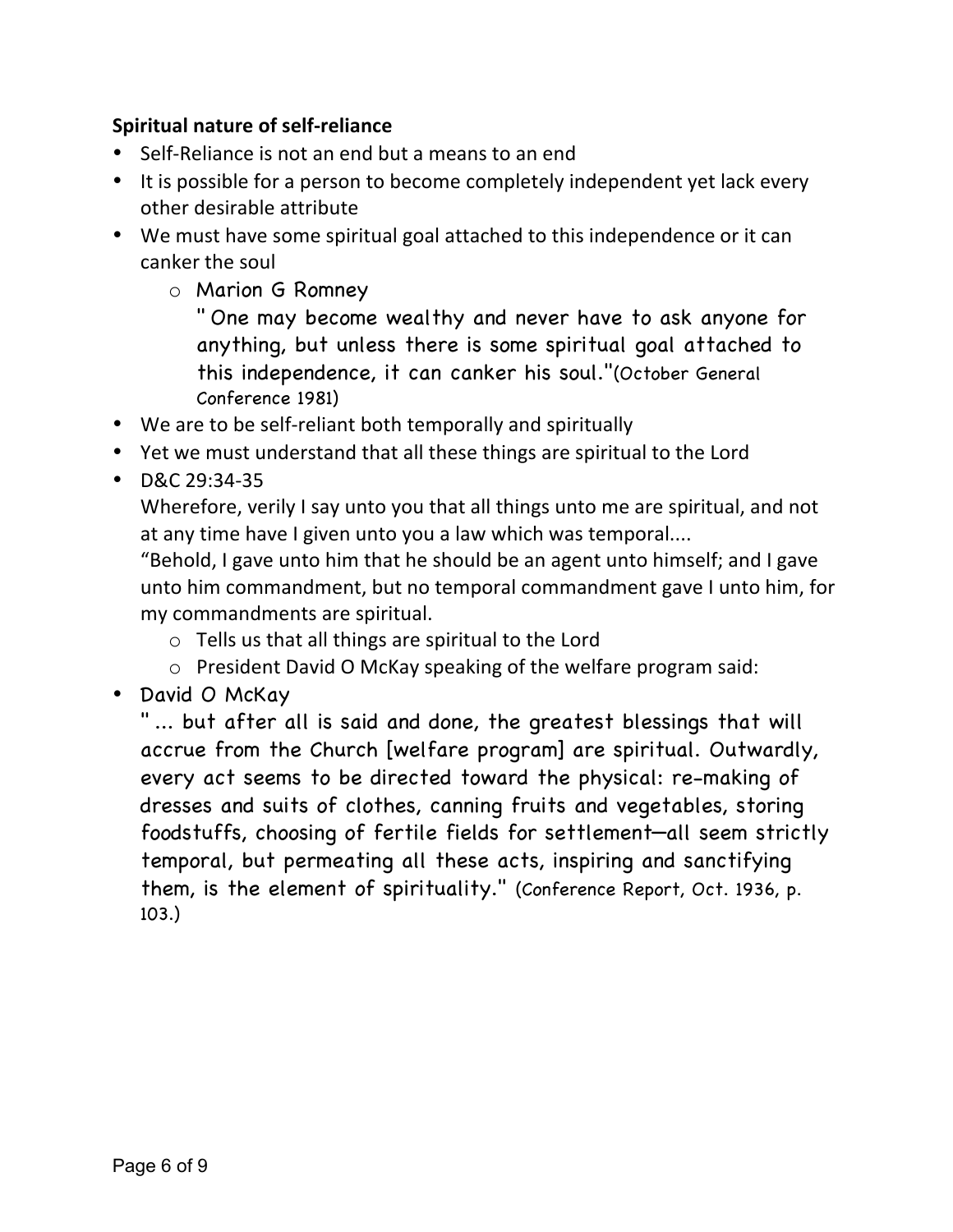D&C 29 also tells us:

- $\circ$  We are to be "an agent unto ourselves".
- We cannot be an agent unto ourselves if we are not self-reliant
- Independence and self-reliance are critical to spiritual growth
- If we are in a situation that threatens or limits our self-reliance we will find our agency threatened or limited
- If we increase our dependence and self-reliance we will find an immediate decrease in our freedom to act
- Self-reliance then is a pre-requisite to the complete freedom to act
- However, there is nothing spiritual in self-reliance unless we make the right choices with that freedom
- What do we do then? How do we make what we think of as temporal things spiritual?
- Marion G Romney

"The key to making self-reliance spiritual is in using the freedom to comply with God's commandments. The scriptures are very clear in their command that it is the duty of those who have to give to those who are in need." (October General Conference 1981)

- The scriptures are full of commandments regarding our obligation to care for the poor and needy
- Moshiah 4:26

" I would that ye should impart of your substance to the poor, every man according to that which he hath, such as feeding the hungry, clothing the naked, visiting the sick and administering to their relief, both spiritually and temporally, according to their wants"

- Related to the scriptures that tell us to take care of the poor and needy is this scripture:
- Matt 10:39

" He that findeth his life shall lose it: and he that loseth his life for my sake shall find it."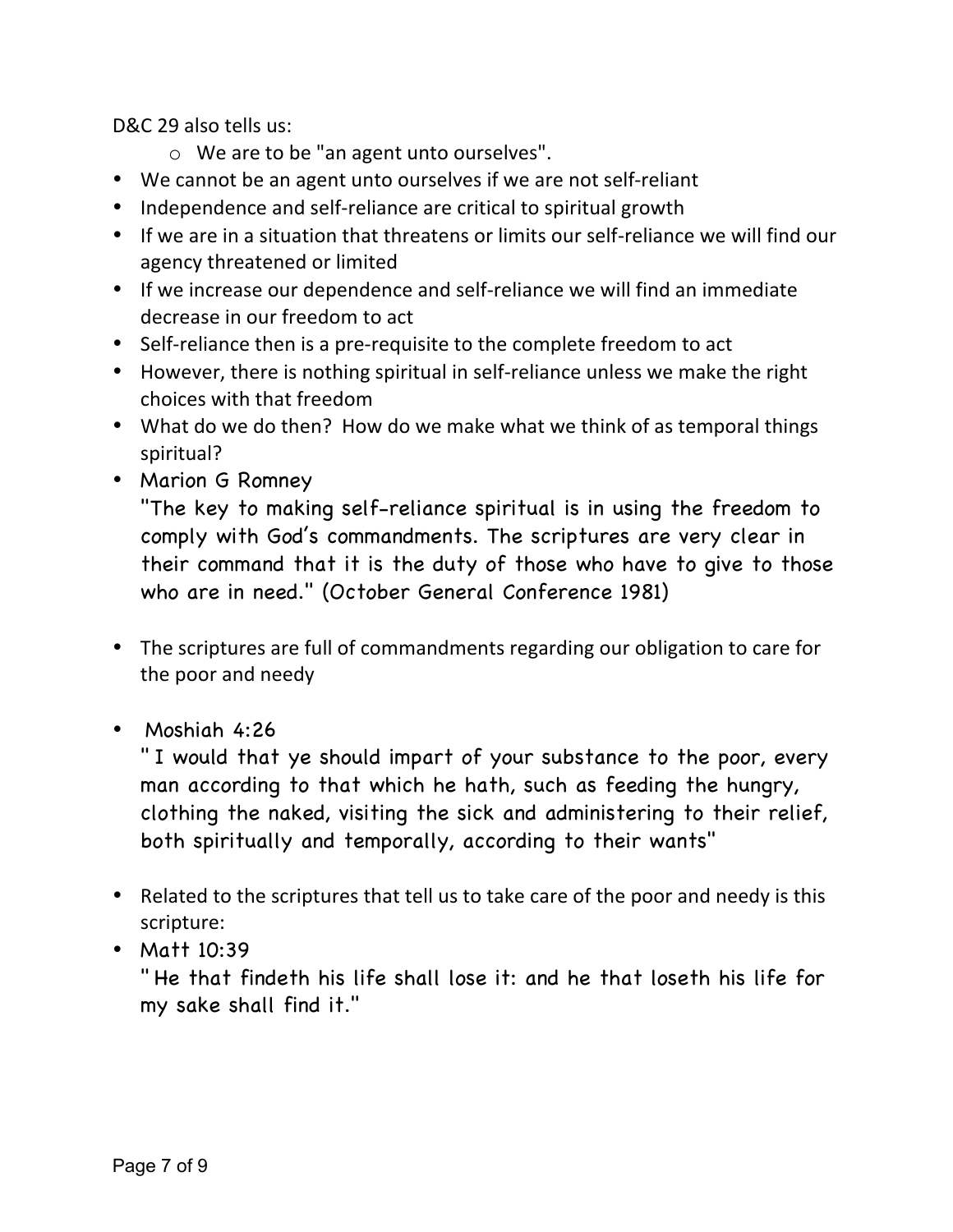#### **Self-reliant so we can serve**

- How is it that these two scriptures relate to each other and self-reliance?
- We" lose" our life by serving and lifting others, by giving of ourselves and our means
- Only when we are self-reliant can we truly emulate the Savior in serving others
- Service is not something we endure or something we do to rack up points on our celestial scorecard
- When we do service it is in the doing of that service that we become like the Savior
- To tie it all together let me quote again from Elder Marion G Romney
- Marion G Romney

"Can we see how critical self-reliance becomes when looked upon as the prerequisite to service, when we also know service is what Godhood is all about?

Without self-reliance one cannot exercise these innate desires to serve. How can we give if there is nothing there? Food for the hungry cannot come from empty shelves. Money to assist the needy cannot come from an empty purse. Support and understanding cannot come from the emotionally starved. Teaching cannot come from the unlearned. And most important of all, spiritual guidance cannot come from the spiritually weak." (October General Conference 1981)

- There is interdependence between those who have and those who do not.
- The process of giving and serving exalts those who do not have and humbles those who do have.
- In the process both are sanctified
	- $\circ$  Those who do not have are released from bondage and are more able to act to their potential both temporally and spiritually
	- $\circ$  Those who have by imparting participate in the principle of giving
- Once a person has been made whole or self-reliant, he reaches out to the aid of others and the cycle repeats itself
- We see this when we truly are a ward family and fellow saints